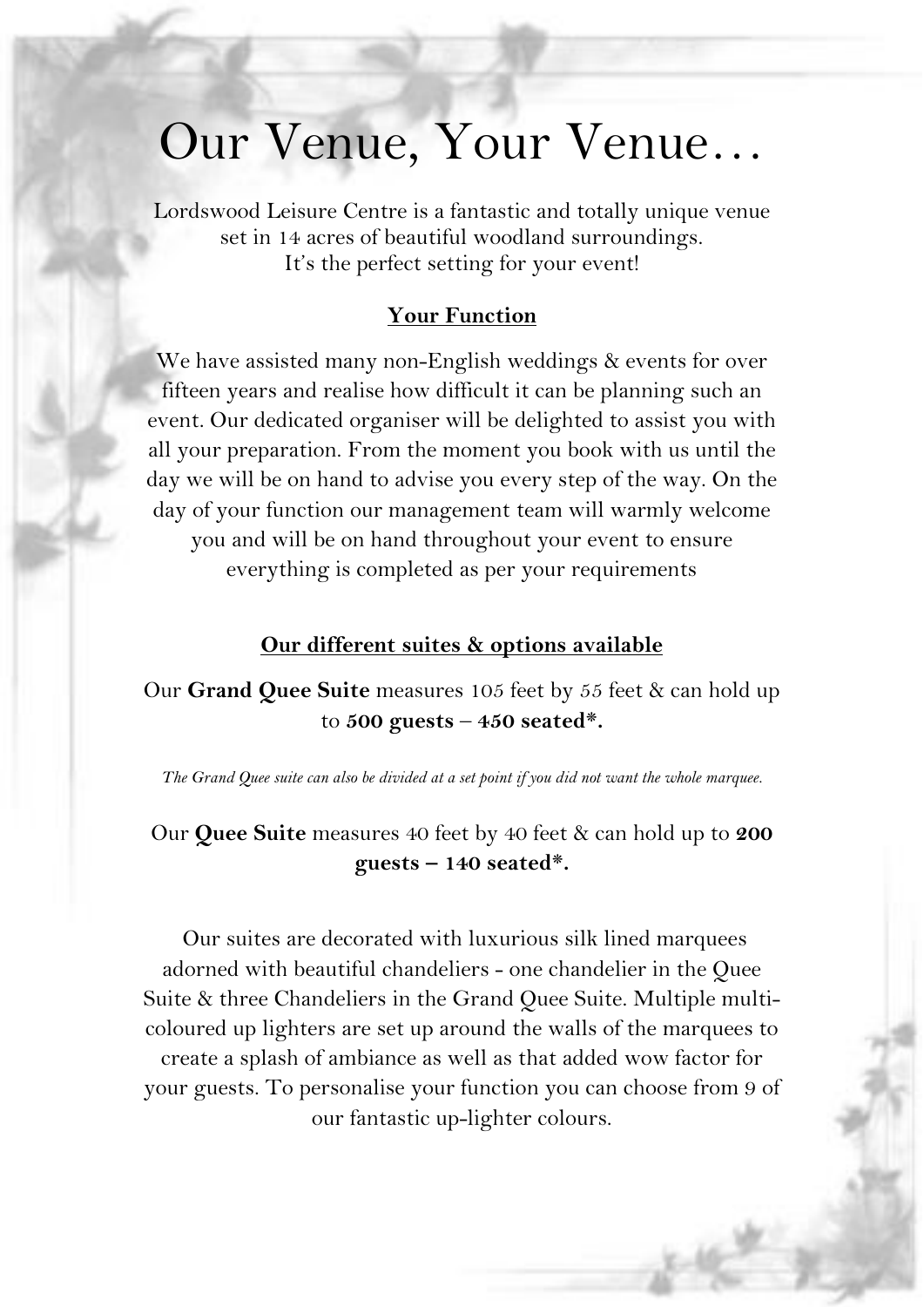### **Tailored Functions especially for you**

We have a large selection of tables and banqueting chairs, we can tailor your set up to suit you, just let us know what you require and how you would like your set up and our staff can help you design your function to suit your individual needs.

Our staff will lay the room or rooms to your specification.

### **Catering & Drinks**

We offer all ethnic functions the opportunity to supply your own catering and own drink.

We understand traditions and values vary, and we also recognise we cannot provide the experience of your varied cooking styles, so we offer you to supply your own caterers but we do also offer a few recommendations too.

We can also supply an area for your caterers to cook and prepare meals before serving (Additional fee)

### **Recommended Suppliers**

#### **Lady Chutneys**

*Bespoke Indian wedding catering and Asian event service that exceed expectations and ream in a class of distinction.* (01634) 403131 www.ladychutneys.com

#### **Dansaki**

*Catering & event services for African events* food@dansaki.co.uk **Let us take the worry out of the day for you.**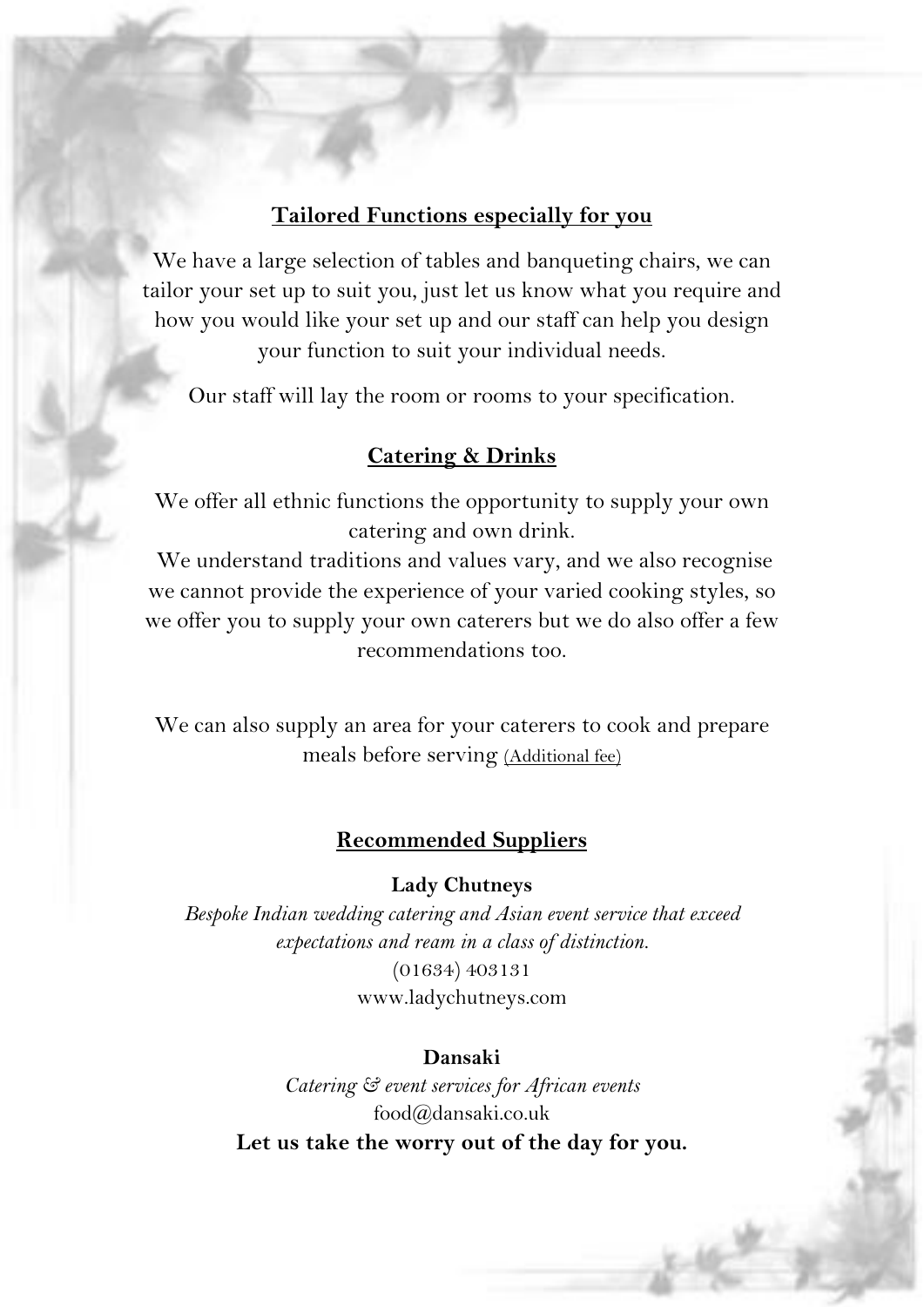# Ethnic Functions

### - Price List –

### **All Day Hire (From 8am)**

### **Grand Quee Suite**

Interior marquee, chandeliers, uplighters, staging, banqueting tables and chairs, bridal garden & external marquee

> Friday and Sundays **£2500** Saturdays **£3000**

*Additional £500 to hire both suites together*

### **Quee Suite**

Interior marquee, chandeliers, uplighters, banqueting tables and chairs

Friday and Sundays **£1000** Saturdays **£1500** 

> **- Decorative Extras -** - Centre Pieces – **from £15** - - 6m x 3m White Star Cloth - **£75** - - Black & White Dancefloor Hire - **£100** -

- **Chair Covers** - - **£2** per chair with any colour sash -

#### - **Table Cloth Hire** -

- **£8** per large round table (5ft) **- £7** per trestle table (6ft long) - **- £6** per small round table - - **£3** per plastic large round table  $\text{cloth}(5\text{ft})$  -

**- Others -**

Sweet Table – A selection of pick and mix sweets **- £200 –** Lower Kitchen Area Hire - **£200** - *Lower kitchen area hire requires a £150 cash damage bond and a £75 catering waiver*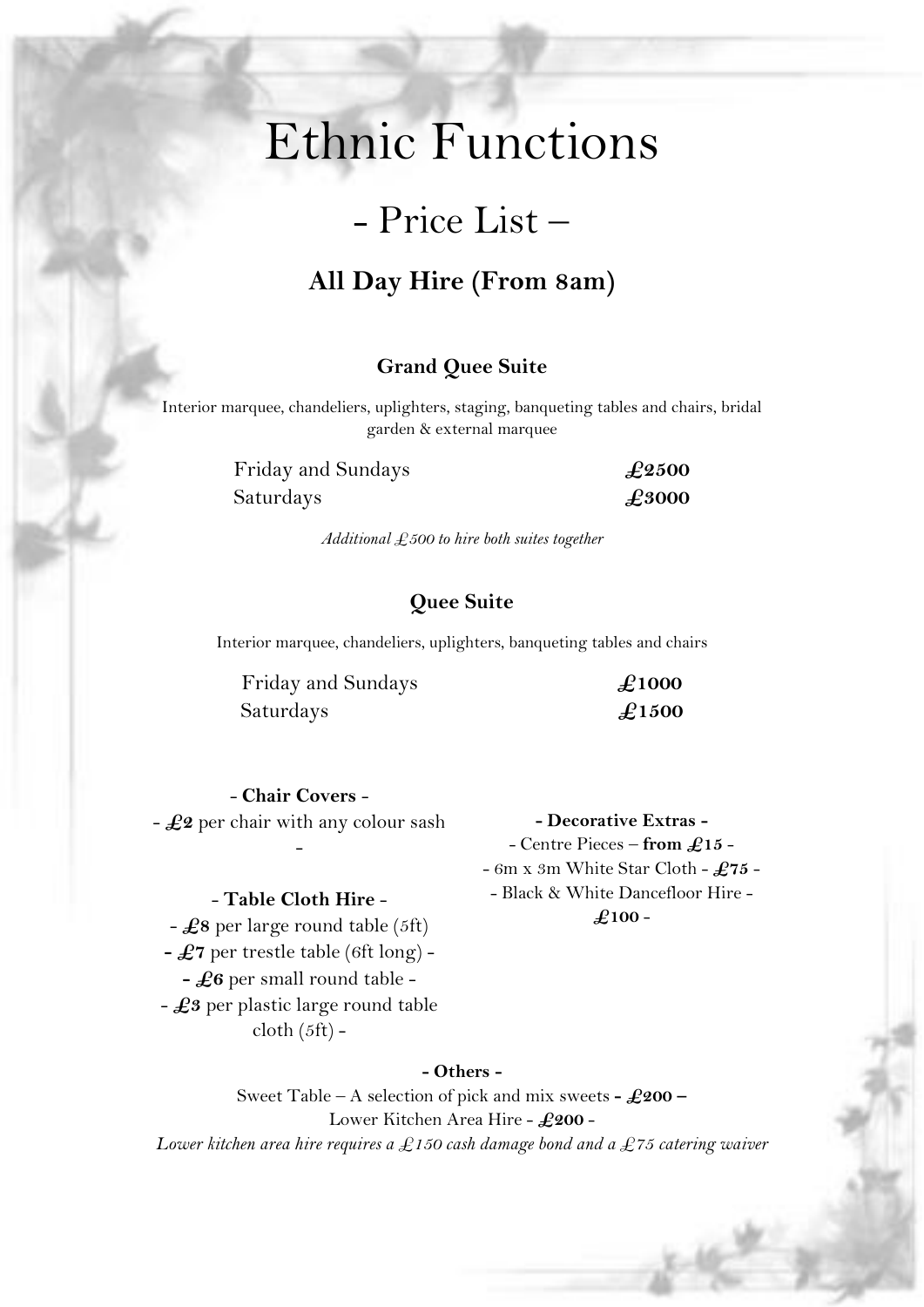Packages -

**Bundle Package 1:** Black or White LED star cloth Black & White Dance floor **- £160 –**

### **Bundle Package 2:**

Black or White LED star cloth Black & White Dance floor 10 Linen Tablecloths 100 Chair Covers **- £385 -**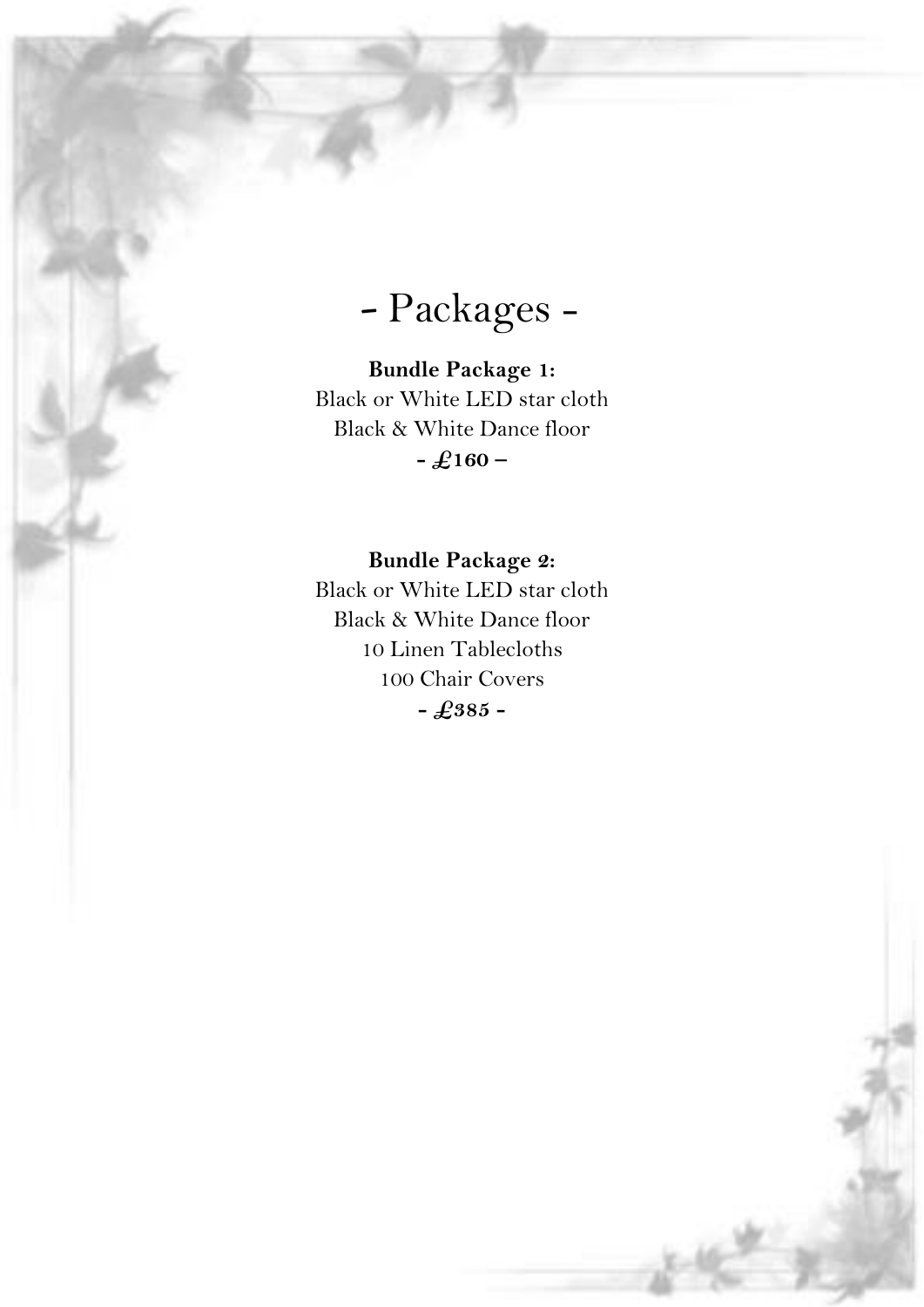# **Why Choose us?**

 $\checkmark$  A beautiful unique setting

 $\checkmark$  Two beautiful indoor marquees adorned with interior lining and chandeliers.

 $\checkmark$  Coloured changing up lights to personalise to your selected colour scheme in all suites

✓ The Grand Quee Suite can be divided up for daytime and evening guests or sectioned for smaller events

 $\checkmark$  Picturesque bridal garden with external marquee (Grand Quee Suite Only)

- $\checkmark$  Separate bridal entrance to maintain privacy, with interior lining covering reception area (Grand Quee Suite Only)
- $\checkmark$  Licensed for Civil Ceremonies indoors and outdoors with a choice of five rooms.

 $\checkmark$  Reduced priced hire on Fridays or Sundays

 $\checkmark$  Bundle packages available saving you money on chair covers / linen cloths / bridal star cloth and wedding backdrop

 $\checkmark$  Set up and tidy up for you

- $\checkmark$  Fit to wed scheme half price gym membership for bride and groom and 10 VIPs of your choice, available from the day you book with us until your big day.
	- $\checkmark$  Free wellness assessment and nutrition plan

 $\checkmark$  Flexible catering arrangements